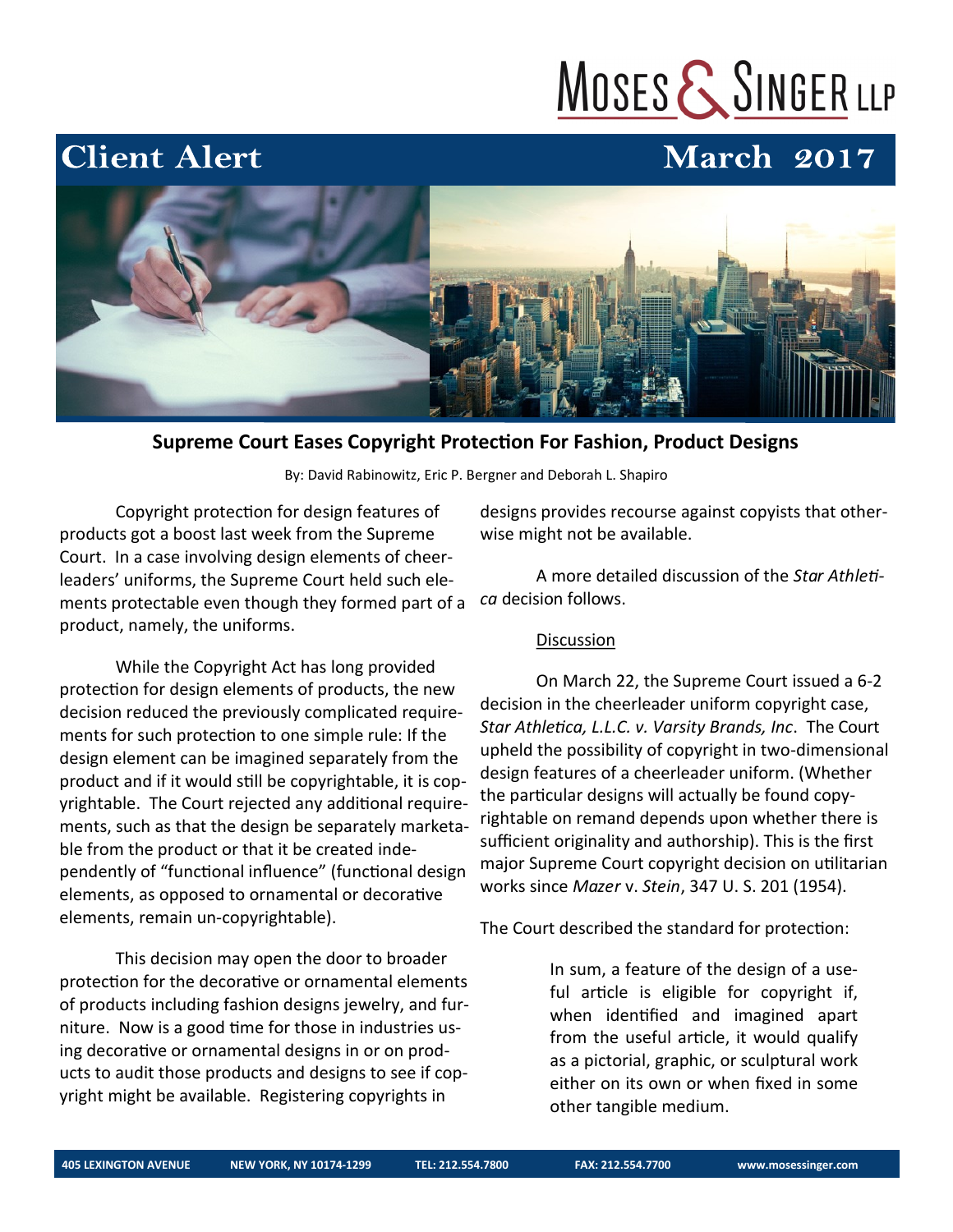Applying this test to the surface decorations on the cheerleading uniforms is straightforward. First, one can identify the decorations as features having pictorial, graphic, or sculptural qualities. Second, if the arrangement of colors, shapes, stripes, and chevrons on the surface of the cheerleading uniforms were separated from the uniform and applied in another medium—for example, on a painter's canvas—they would qualify as "two-dimensional . . . works of . . . art," §101. And imaginatively removing the surface decorations from the uniforms and applying them in another medium would not replicate the uniform itself. Indeed, respondents have applied the designs in this case to other media of expression—different types of clothing—without replicating the uniform. See App. 273–279. The decorations are therefore separable from the uniforms and eligible for copyright protection. (Opinion, pp. 10-11)

The Court went on to give an example of a protectable design element:

> Or consider, for example, a design etched or painted on the surface of a guitar. If that entire design is imaginatively removed from the guitar's surface and placed on an album cover, it would still resemble the shape of a guitar. But the image on the cover does not "replicate" the guitar as a useful article. Rather, the design is a two-dimensional work of art that corresponds to the shape of the useful article to which it was applied. The statute protects that work of art whether it is first drawn on the album cover and then applied to the guitar's surface, or vice versa. Failing to protect that art would create an anomaly: It would extend protection to two-dimensional designs that cover a part of a useful article but would not protect the same design if

it covered the entire article. The statute does not support that distinc-tion, nor can it be reconciled with the dissent's recognition that "artwork printed on a t-shirt" could be protected. *Post,* at 4 (internal quotation marks omitted). (Opinion, pp. 11-12)

This opinion makes it clear that a design feature of a utilitarian object is copyrightable if, when imagined on its own, separate from the object of which it is part or to which it is applied, it satisfies the requirements for copyright – originality and quantum of authorship. This clarifies the current "conceptual separability" test by rejecting the proposition that the design feature is utilitarian (and therefore not copyrightable) if the useful article to which it is applied could not exist or function were the design element removed. The Court holds that the focus is on the design element and not the useful article to which it is applied. (Opinion, pp. 14-15)

The Court also rejected, as criteria for copyrightability, whether the design elements were created independently of "functional influence" or whether the design elements would in isolation be marketable. (Opinion, p. 15)

Finally, the Court confirmed that design patent and copyright "are not mutually exclusive." (Opinion, p. 17)

This opinion may be significant in expanding the copyrightability of elements of fashion design, which has long been a copyright battlefield. For that industry (whether on the origination or copying side), this opinion may affect their future choices. It certainly encourages both applications to the Copyright Office to register the design elements of utilitarian works and enforcement of copyright claims in such elements.